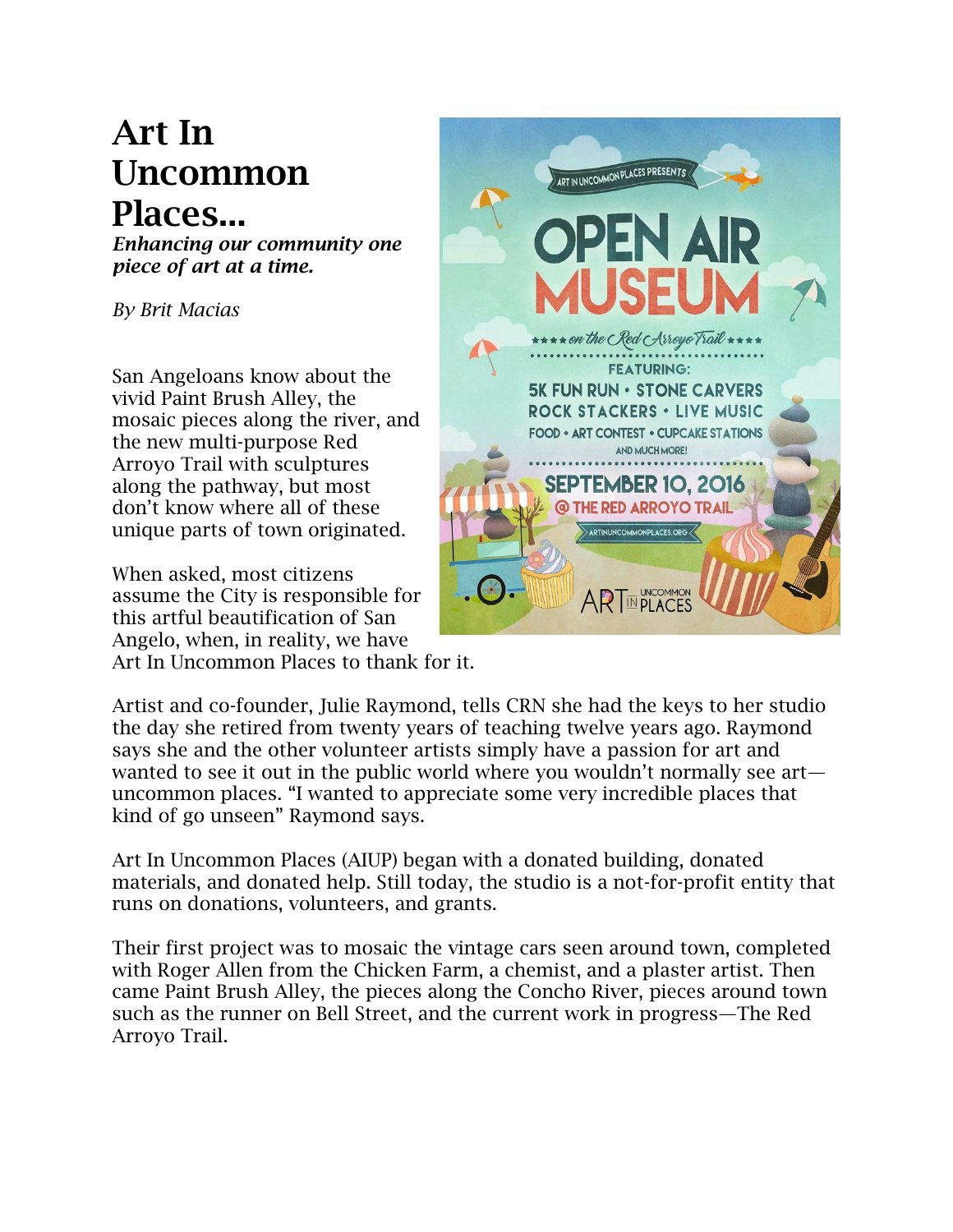"The Red Arroyo is great because you can get from one side of town to the other without entering all the traffic… and it has linked neighborhoods together that have never been linked before."

The trail has taken three years to complete with the help of the community, trustees, and Joy Thomas of AIUP as well. Nearly \$500,000 worth of art—almost 50 pieces that Raymond's husband installs himself line the trail, with more to come.

The first 1-mile glowstone pathway in the nation is also along the trail. This was installed last year in the midst of 105 degree temperatures with the help of prisoners. The project was



extremely labor intensive, Raymond says, as each ¾" glowstone was hand placed, then later "hunted for like Easter eggs" with a power wash to wash off the thin layer of concrete coating each stone. The project took two-and-a-half months to complete.

AIUP is working to have details regarding each piece of art along the trail written and placed next to the corresponding piece, so visitors can learn about the artist, the inspiration, and why the materials were chosen. For instance, the majority of the pieces are made with materials that can filter rain water.

AIUP is the originator and brains behind these ideas, though they do partner with the city to get their vision approved and ensure it is environmentally



sound. The City desires to plant wildflowers along the trail, they have donated benches to be redone by AIUP that will be regifted back to the City, and man-made water storage tanks have been dug along the Red Arroyo to gather rain water—and even attract a few misguided seagulls.

With these changes, San Angelo has seen much more foot traffic, with the hopes of bringing in even more, while rumors swell that we will be the "new Santa Fe" if the city progresses as it has been recently.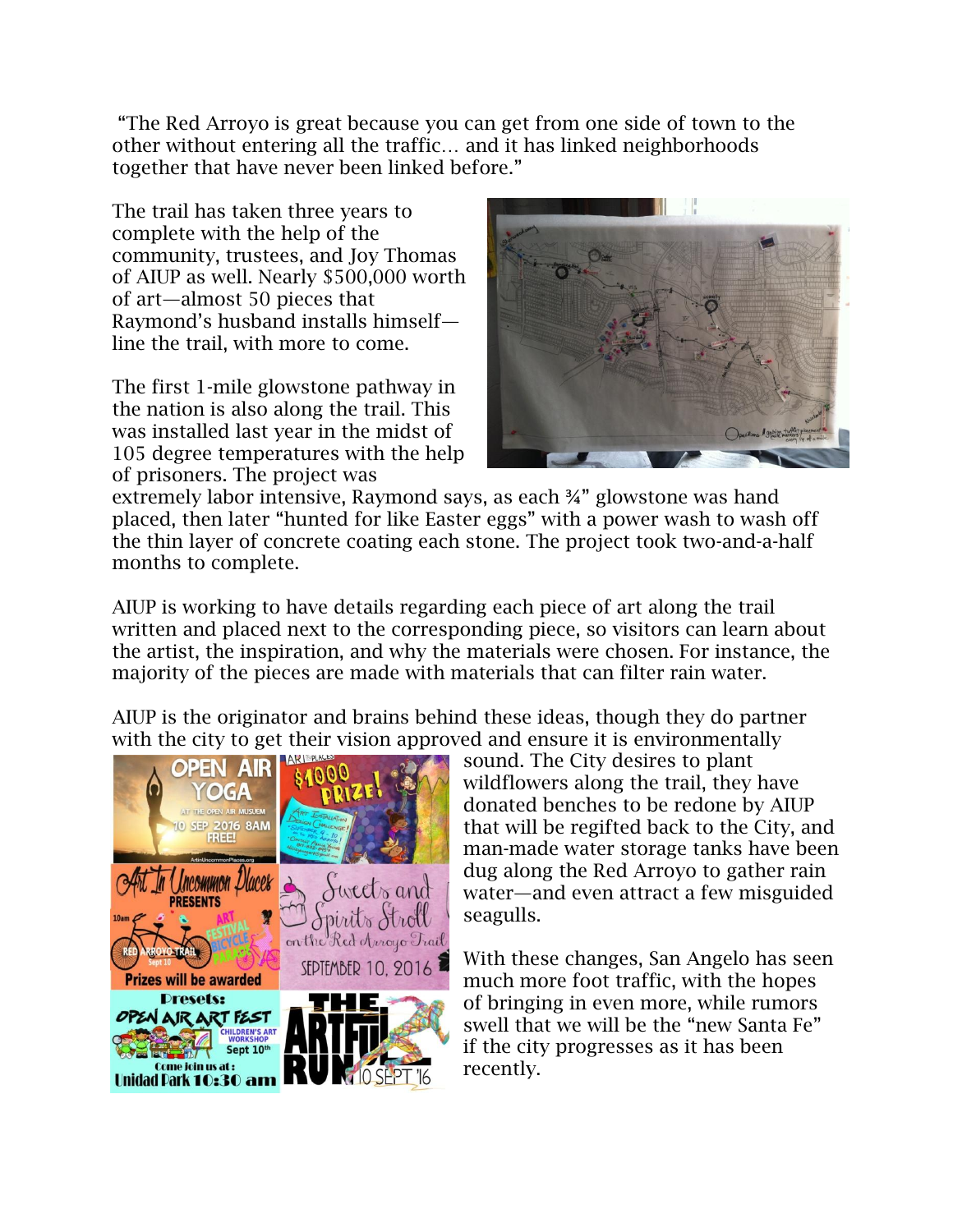The things Raymond showed CRN around the art studio truly showed AIUP's heart for both art and their community, but a couple stood out the most, one being the mosaic fire truck sitting out front.

Raymond explained that this fire truck project was completed by the hands of the community. It took organized groups of 30 people working in two-hour shifts over a two-day period to complete the work.

Included in the community of hands turning the truck into a mosaic masterpiece was a Father and Son team. The father retired from the San Angelo Fire Department the same day his son entered the Department and



they wanted to celebrate by working together on the artful fire truck.

Another standout was a set of stunning white and silver mosaics that Raymond explained were completed by a Mother and Daughter team—a mother and daughter who are both blind.

Not only has AIUP begun to enhance the very fabric of our great city, they are also putting on events for the community that showcase their work, but more importantly get the public involved.

September  $10<sup>th</sup>$ , AIUP is putting on an event to announce their Open Air Museum along the Red Arroyo Trail to the world. The event lasts from 8am-10pm, and will feature Stone Carvers, Rock Stackers, Plein Air Artist, a \$1,000 prize Sculpture Design Challenge, Kids Creative Workshop, Food Trucks, an evening Cupcake & Spirits/Coffee Stroll, Yoga, the ARTful 5k fun run, a Bicycle Parade, and more.

For more information and new developments, or to donate, follow Art In Uncommon Places on Facebook and visit their [website.](http://artinuncommonplaces.org/)

Until Next Time…

## *Brit Macias*

Christian Reporter News [www.ChristianReporterNews.com](file:///C:/Users/User/Documents/UsersADMINDownloadswww.ChristianReporterNews.com)

**If you enjoyed, please forward to a friend and share!**